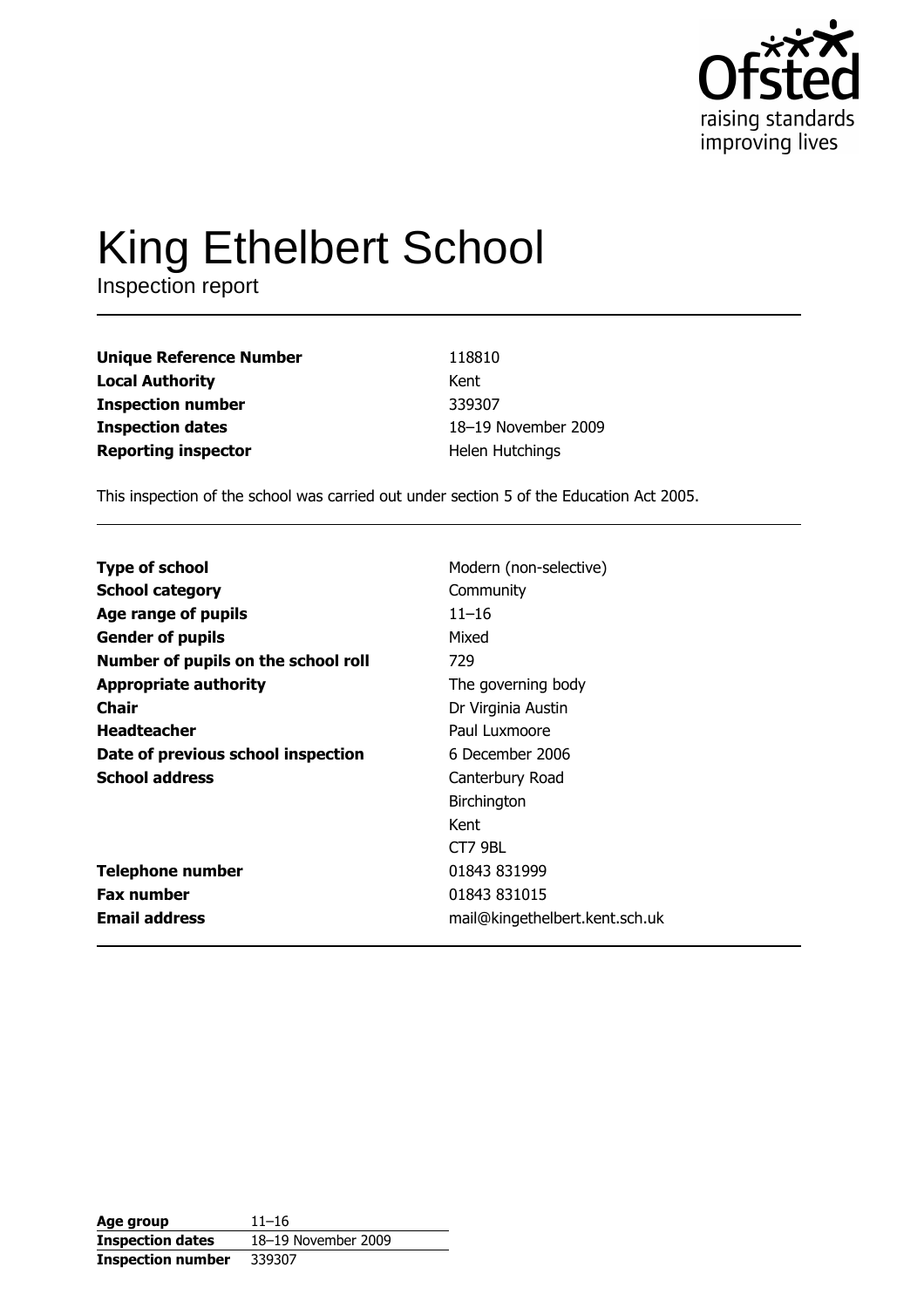The Office for Standards in Education, Children's Services and Skills (Ofsted) regulates and inspects to achieve excellence in the care of children and young people, and in education and skills for learners of all ages. It regulates and inspects childcare and children's social care, and inspects the Children and Family Court Advisory Support Service (Cafcass), schools, colleges, initial teacher training, work-based learning and skills training, adult and community learning, and education and training in prisons and other secure establishments. It rates council children's services, and inspects services for looked after children, safequarding and child protection.

Further copies of this report are obtainable from the school. Under the Education Act 2005, the school must provide a copy of this report free of charge to certain categories of people. A charge not exceeding the full cost of reproduction may be made for any other copies supplied.

If you would like a copy of this document in a different format, such as large print or Braille, please telephone 08456 404045, or email enquiries@ofsted.gov.uk.

You may copy all or parts of this document for non-commercial educational purposes, as long as you give details of the source and date of publication and do not alter the documentation in any way.

Royal Exchange Buildings St Ann's Square Manchester M2 7LA T: 08456 404045 Textphone: 0161 618 8524 E: enquiries@ofsted.gov.uk W: www.ofsted.gov.uk © Crown copyright 2009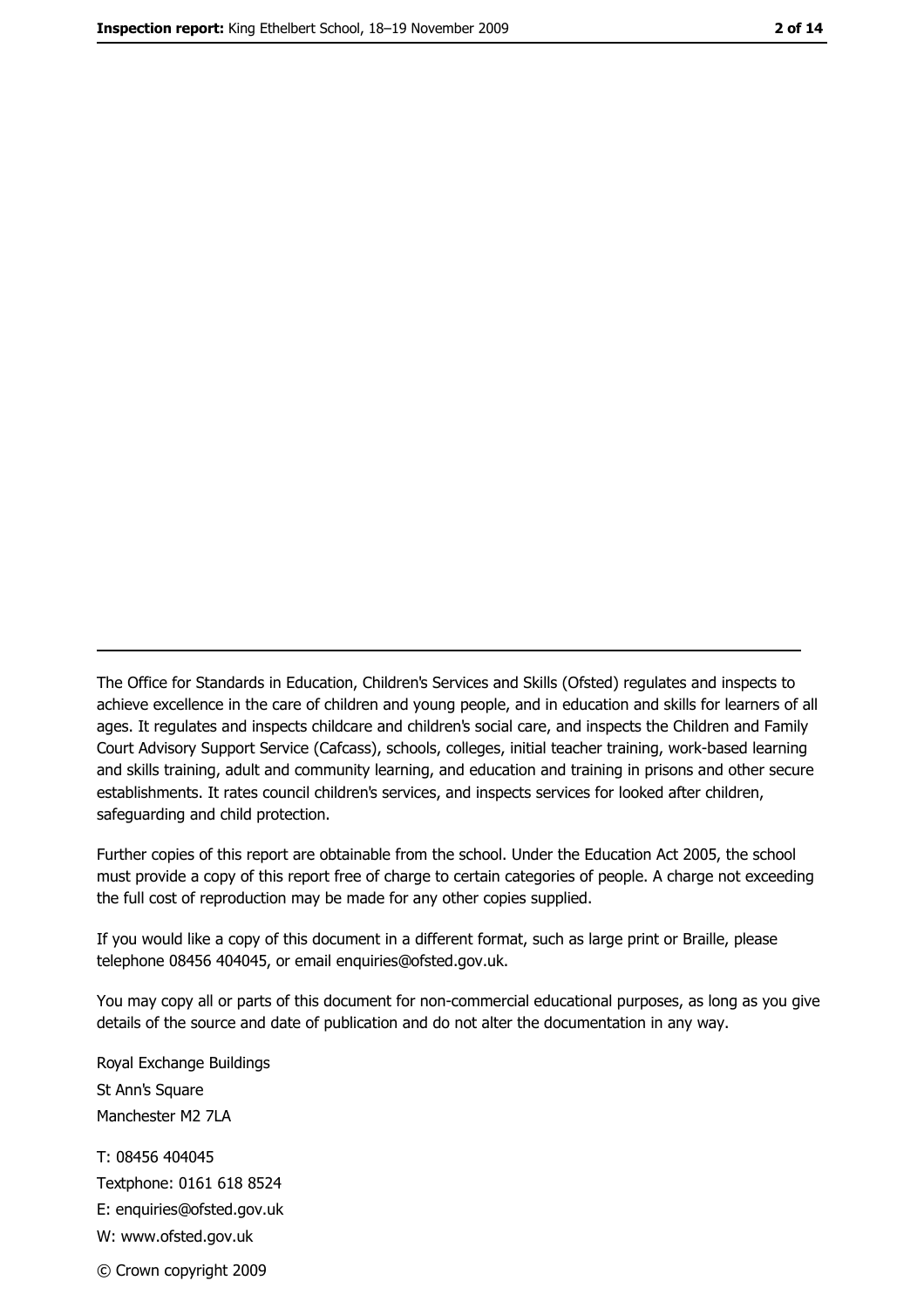# **Introduction**

This inspection was carried out by four additional inspectors. The inspectors visited 30 lessons, an assembly and registration periods, and held meetings with governors, staff and groups of students. They observed the school's work, and looked at students' work, teachers' planning and assessment information, the school's planning documents and the arrangements for safeguarding students. In addition, 179 parental questionnaires were analysed.

The inspection team reviewed many aspects of the school's work. It looked in detail at the following:

- how the school is improving students' attainment in mathematics and ensuring that  $\blacksquare$ those with the most complex learning needs keep pace with other students
- the sustainability of recent improvements  $\blacksquare$
- the impact of the federation and specialist status  $\blacksquare$
- the success with which the school promotes students' personal development.  $\blacksquare$

# **Information about the school**

King Ethelbert School is smaller than many secondary schools. It draws its students from the local area where over 30% of secondary age pupils are selected for grammar schools. The great majority of students are from White British backgrounds with a few from minority ethnic groups. The proportion of students with special educational needs and/or disabilities is above average and covers a broad range of needs. The proportion with statements of special educational needs is high. An above average number of students are in local authority care. In September 2006, the school gained its specialism in visual arts. In January 2009, it entered a formal federation with Dane Court Grammar School and operates under a single governing body. An executive headteacher has overall responsibility for both schools and a head of school took up her post when they federated. In recognition of its work, the school holds Investors in Careers, Investor in People, Healthy Schools, School Travel Plan, Artsmark, Eco School and International School awards.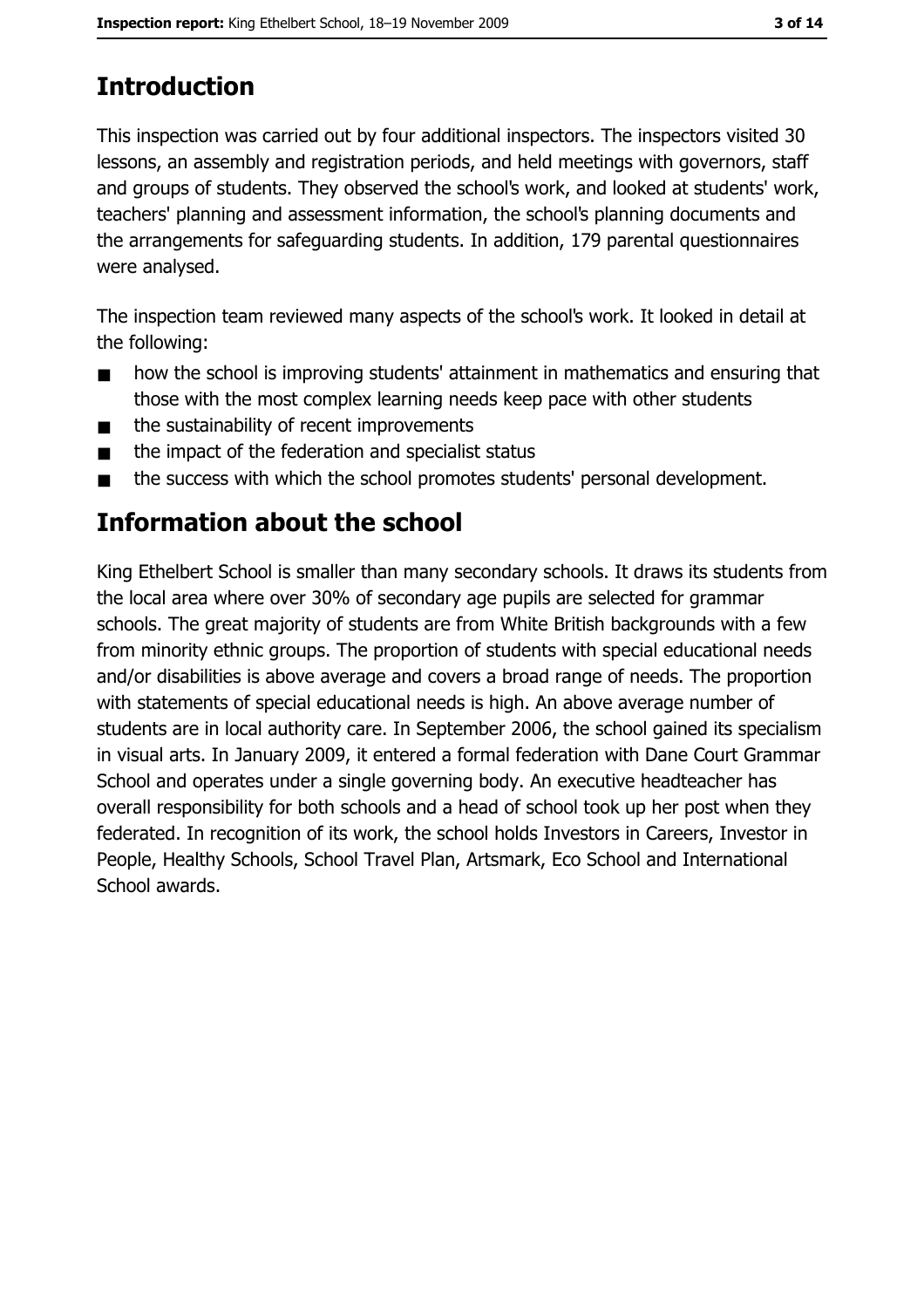Inspection grades: 1 is outstanding, 2 is good, 3 is satisfactory, and 4 is inadequate Please turn to the glossary for a description of the grades and inspection terms

# **Inspection judgements**

## Overall effectiveness: how good is the school?

#### The school's capacity for sustained improvement

## **Main findings**

King Ethelbert School continues to provide an outstanding quality of education for its students. It rightly describes itself as a school where 'everybody is valued and supported, everybody is important and everybody works together', making the school an excellent place to be. A shared sense of purpose exudes across the school, and mutual respect and understanding underpin all its work. Common goals and hard work towards them are the norm. This positive ethos is highly successful in helping students to develop confidence so that they make excellent progress in their learning. A key strength of the school is the way in which it meets the individual needs of students through its outstanding curriculum and high quality care, guidance and support, particularly for those whose circumstances make them vulnerable. Students are well prepared for their futures, with opportunities for work-related learning which guides them to appropriate options after school. As a consequence, the vast majority of students progress into further education.

Following a dip in standards after the last inspection, students' attainment has risen rapidly so that it is in line with overall national averages, representing excellent progress for all groups from their low starting points when they join the school. In previous years boys did not make as much progress as girls, but in 2009 this trend was reversed. Progress in English and mathematics has been particularly strong, partly as a result of a programme to promote these subjects within others. Staff recognise that there is still room to develop literacy further across the curriculum. Nonetheless, students' achievement is good overall. The majority of teaching observed during the inspection was good or outstanding, and there is a good programme in place to develop consistent practice across the school to bring less effective teaching to match the quality of the best. Students say that they enjoy learning most when they are actively involved in taking responsibility for their own learning, but this was not the case in some of the less successful lessons. Students have a good understanding of what they have to do to reach the next level or grade. Teachers mark work regularly and generally offer advice for improvement, but do not always give students opportunities to follow up on the quidance given.

Students have many opportunities to influence decision making, living the school's motto 'designing the future'. For example, the school council led others in a consultation about the configuration of the new buildings due to be completed early next year. Students show their appreciation of all that staff do for them through the considerate, helpful and highly cooperative way they conduct themselves. An ethos of mutual trust and cooperation characterises relationships between adults and students. Students report feeling safe and praise staff highly for ensuring this. They have absolute confidence that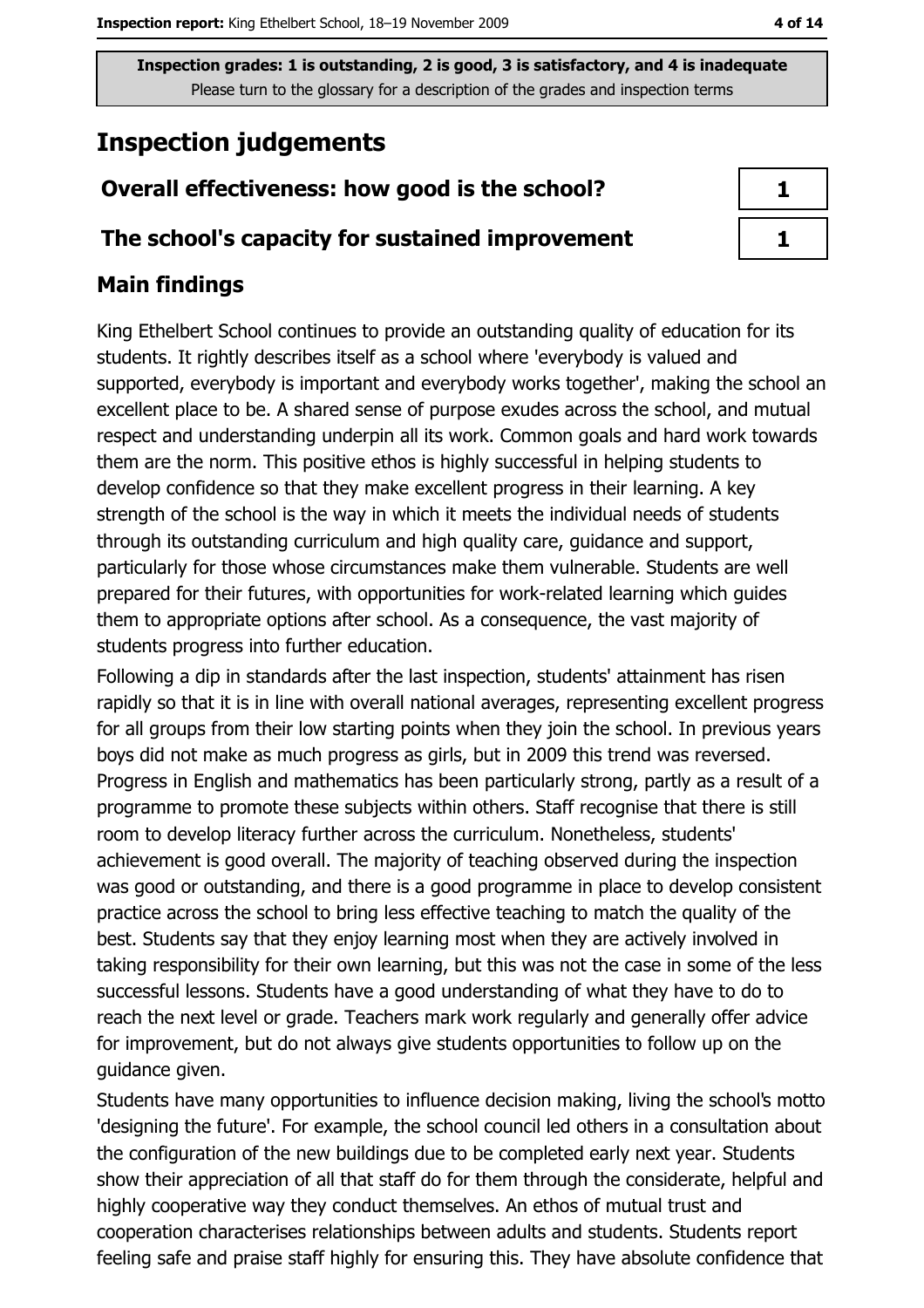Inspection grades: 1 is outstanding, 2 is good, 3 is satisfactory, and 4 is inadequate Please turn to the glossary for a description of the grades and inspection terms

matters relating to their safety will be dealt with and that when rare incidents of bullying occur, staff will intervene to bring about a satisfactory resolution. However, the attendance of a few students is low in spite of the efforts made by the school to improve it.

Managers and governors have an excellent understanding of the school's strengths and areas requiring further improvement because of rigorous and supportive monitoring. There is no complacency and the drive for improvement is relentless, shown in positive staff engagement with a national improvement programme and close partnership with its federated school. The extremely effective leadership at all levels, together with the record of success in bringing about improvement, means that the school is fully capable of further improvement.

## What does the school need to do to improve further?

- Improve students' attainment further by:  $\blacksquare$ 
	- increasing the proportion of good and outstanding lessons which give students opportunities to be more actively involved in their learning
	- requiring students to follow up the advice given when work is marked
	- strengthening the plans to promote literacy further across the curriculum.
- Consolidate improvements in attendance this year by:  $\blacksquare$ 
	- using a broader range of approaches to support those parents whose children do not attend regularly or reminding them of the consequences of not sending their children to school regularly.

## **Outcomes for individuals and groups of pupils**

Students make exceptional progress throughout their time in the school. They sustain high levels of concentration in lessons, and are exceeding the challenging targets set for them. Students willingly engage in additional lessons and activities because they see their confidence grow and take a pride in their achievements. A focus of the inspection related to boys' attainment and that of students with special educational needs and/or disabilities because these groups had not made as much progress as other groups in previous years. This is no longer the case and all groups of students make outstanding progress because lessons are closely matched to students' needs and all are fully engaged in their learning. Attainment in mathematics is not as strong as in English, but the school is rapidly narrowing the gap between the two subjects. As a result of robust action taken to accelerate each student's progress in 2009, GCSE attainment in English and mathematics improved rapidly over previous years. Already this year a significant minority of students in Year 11 have gained good grades in GCSE mathematics, confirming an ongoing improvement trend. Students' improving attainment in English and mathematics helps them to do well in other subjects. Performance across subjects is relatively even, although students do particularly well in the school's specialist subjects of English and art. Students' performance in these areas is particularly impressive and

 $\mathbf{1}$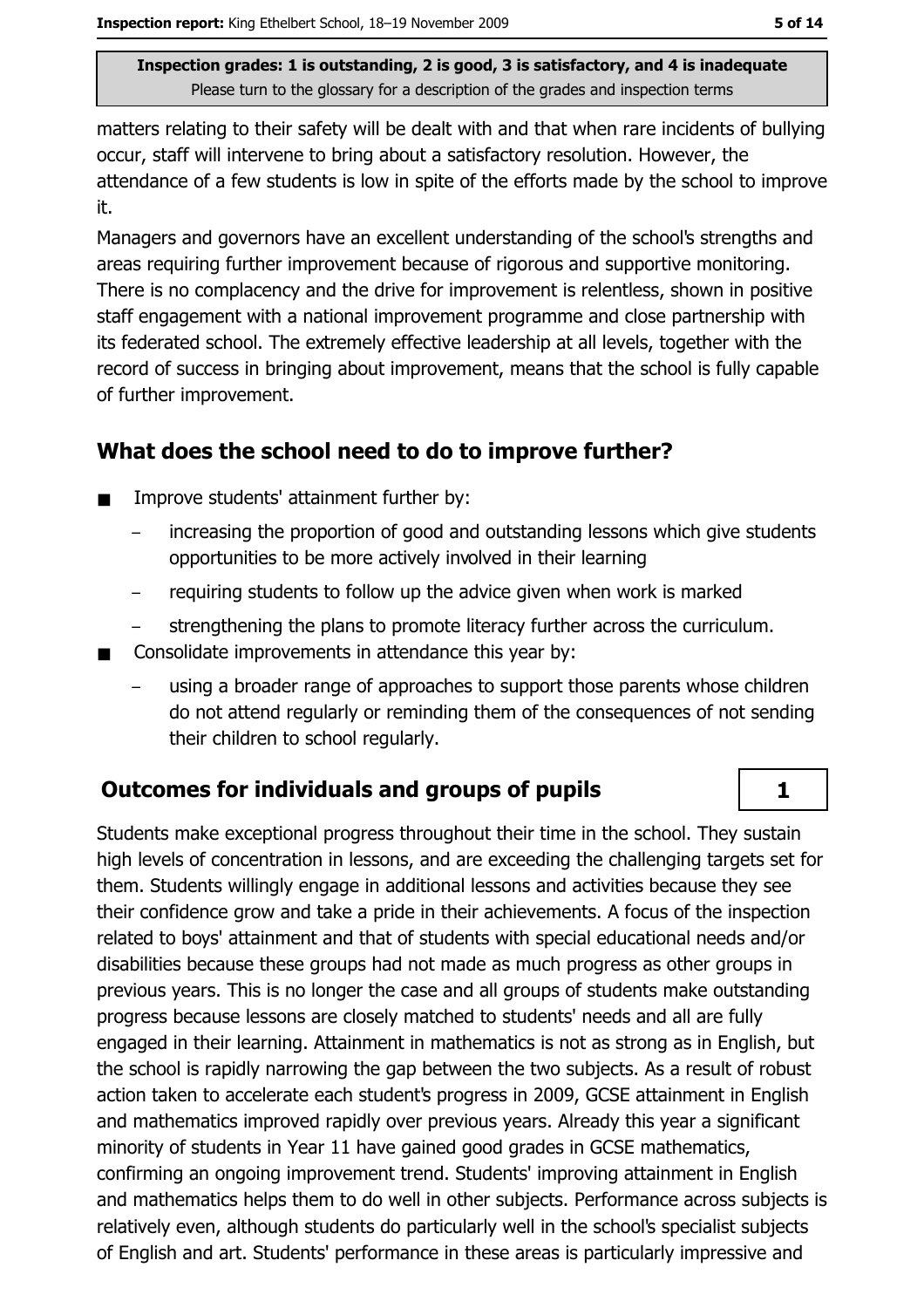Inspection grades: 1 is outstanding, 2 is good, 3 is satisfactory, and 4 is inadequate Please turn to the glossary for a description of the grades and inspection terms

makes an excellent contribution to their cultural development. This is shown in their appreciation for different cultures and their work prominently displayed around the school.

Students behave in a manner which demonstrates their understanding of morals and justice, and their enthusiasm to take on new experiences. Students are polite to each other and to adults as they move around the school, including social spaces and when not directly supervised by adults. Their thinking is often challenged in lessons, and their mature responses show clearly that they accept others' views while developing their own codes, making a highly effective contribution to their spiritual, moral, social and cultural development. For example, a tutor session considering whether the individual is more important than the group resulted in a well-considered debate, helping individuals to reflect on their own values. Students of all ages readily take on responsibilities, including as prefects, peer mentors or reading buddies, understanding that this contributes well to their own personal development as well as those being supported. They have an exceptional understanding of being healthy, and very much appreciate the transition to more healthy options in the canteen. As one student said, 'It's impossible to access unhealthy food once you walk through the school gates.' Another group of students expressed the view that because of their knowledge of healthy eating, students are influencing their families and local community in this regard. Students understand other aspects of living healthily such as how to avoid stress and take up a range of physically active extra-curricular clubs, with many sustaining regular attendance over time. By contrast, while students' attendance is in line with national averages, a small minority of them or their parents and carers have not responded to the robust efforts made by school staff to encourage regular attendance.

| These are the grades for pupils' outcomes |  |  |  |
|-------------------------------------------|--|--|--|
|-------------------------------------------|--|--|--|

| Pupils' achievement and the extent to which they enjoy their learning                                       |   |  |
|-------------------------------------------------------------------------------------------------------------|---|--|
| Taking into account:<br>Pupils' attainment <sup>1</sup>                                                     | 3 |  |
| The quality of pupils' learning and their progress                                                          |   |  |
| The quality of learning for pupils with special educational needs and/or<br>disabilities and their progress |   |  |
| The extent to which pupils feel safe                                                                        |   |  |
| <b>Pupils' behaviour</b>                                                                                    |   |  |
| The extent to which pupils adopt healthy lifestyles                                                         |   |  |

The grades for attainment and attendance are: 1 is high; 2 is above average; 3 is broadly average; and 4 is low.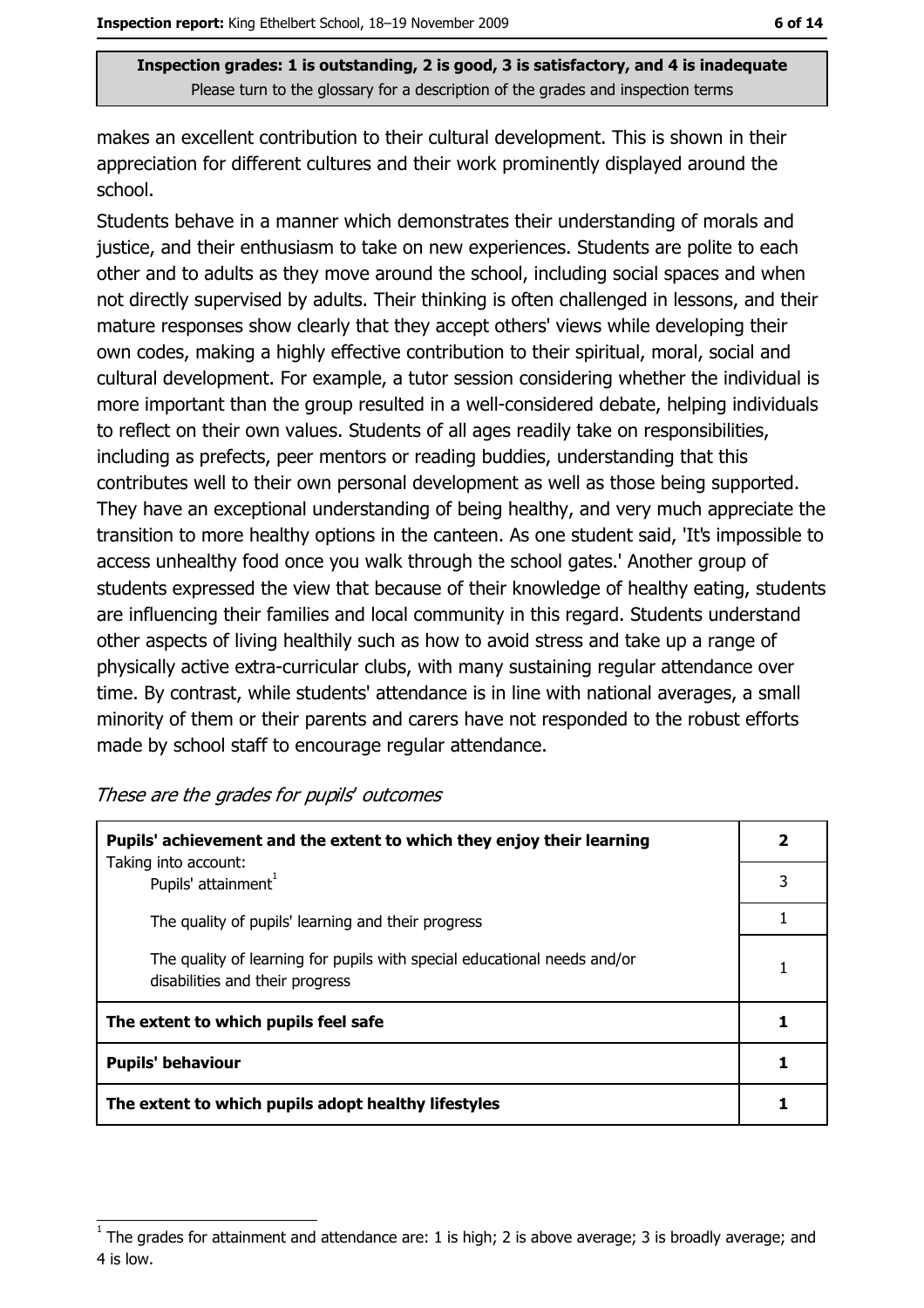| Inspection grades: 1 is outstanding, 2 is good, 3 is satisfactory, and 4 is inadequate<br>Please turn to the glossary for a description of the grades and inspection terms |   |
|----------------------------------------------------------------------------------------------------------------------------------------------------------------------------|---|
| The extent to which pupils contribute to the school and wider community                                                                                                    |   |
| The extent to which pupils develop workplace and other skills that will<br>contribute to their future economic well-being                                                  |   |
| Taking into account:<br>Pupils' attendance <sup>1</sup>                                                                                                                    | 3 |
| The extent of pupils' spiritual, moral, social and cultural development                                                                                                    |   |

#### How effective is the provision?

Students' outstanding progress is due to a number of factors including typically good teaching, a highly personalised curriculum, and excellent care, guidance and support which builds students' belief in themselves and their achievements. The school is now fully staffed with permanent appointments, aiding greater consistency of teaching across the school. Teachers use their expertise very effectively to ensure that lessons are interesting for students. Teachers' excellent relationships with students, often using humour and praise for encouragement, mean that lessons are enjoyable. In a few, however, while work is set at an appropriately challenging level, students are too 'spoon fed'. In these cases, students are not required to think things through sufficiently for themselves, which reduces opportunities for them to deepen their understanding. Teachers mark and assess students' work accurately, often providing very detailed points for improvement. However, students have too few opportunities to put this quidance into practice. Students are prepared well for public examinations, because teachers run a wide range of additional revision sessions, often during school holidays just prior to examinations.

Students are well known as individuals and there is always someone on hand for them to turn to for advice and support. The quality of information and guidance is outstanding, enabling students to make well-informed choices at transition points such as when choosing examination options or prior to leaving school.

The curriculum provides a highly successful match to students' interests and abilities. Lower attaining or gifted and talented students benefit from a curriculum that is very well tailored to their needs. The highly individualised programmes for a number of students have enabled them to flourish, and in some cases achieve national recognition. The curriculum for older students includes a wide range of academic and vocational courses, including national diploma courses developed with other schools. Working with key partner organisations and activities with community groups play a highly important part of learning and the development of workplace skills. All Key Stage 4 students follow at least one vocational course. The curriculum for younger students is highly successful in using topics that stimulate their interests, often culminating in a special event such as the 'medieval banquet' which took place during the inspection. Students also benefit from an extensive range of extra-curricular opportunities, including trips, visits and large numbers of sporting and cultural activities.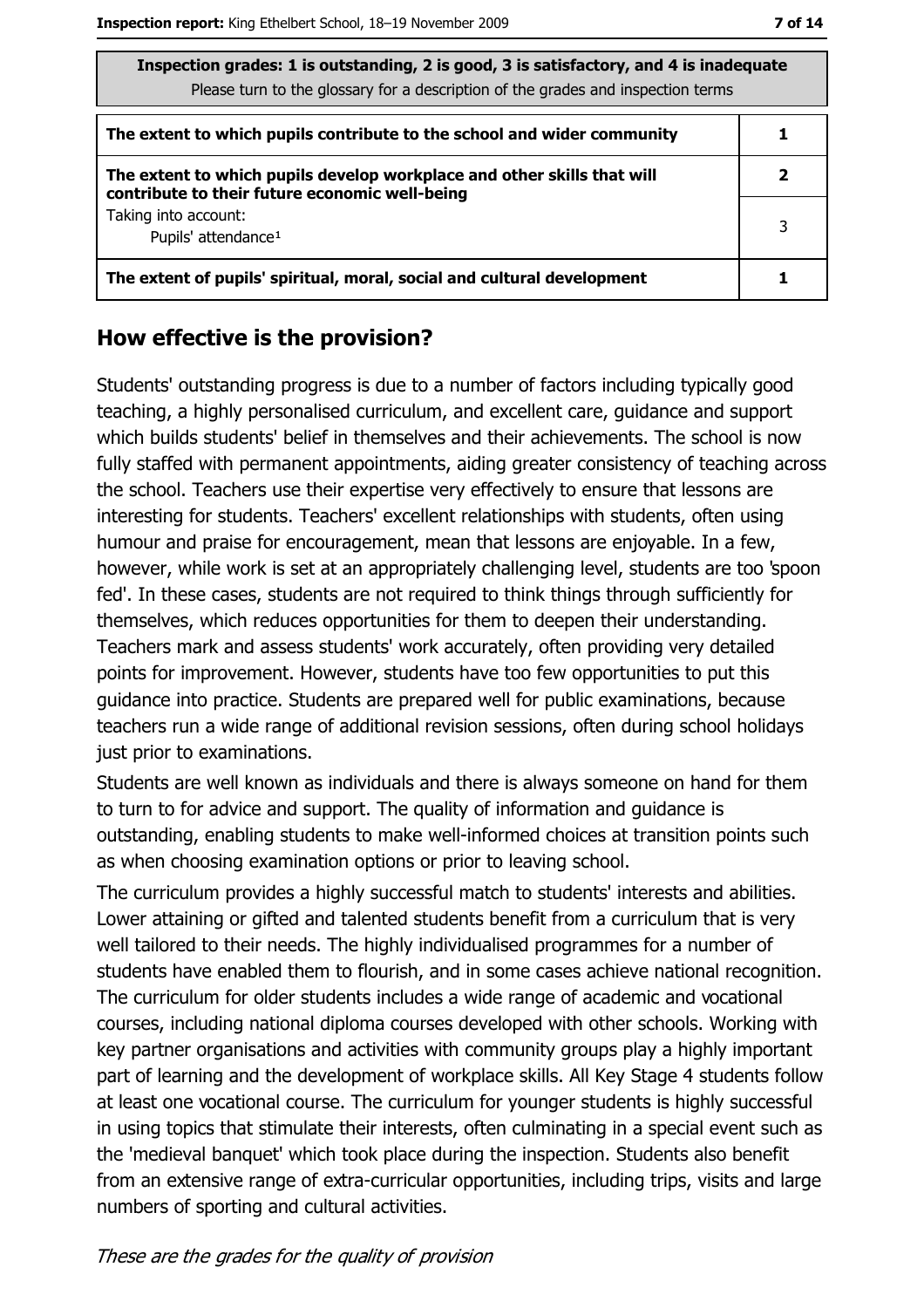| Inspection grades: 1 is outstanding, 2 is good, 3 is satisfactory, and 4 is inadequate |
|----------------------------------------------------------------------------------------|
| Please turn to the glossary for a description of the grades and inspection terms       |

| The quality of teaching                                                                                    |  |  |
|------------------------------------------------------------------------------------------------------------|--|--|
| Taking into account:<br>The use of assessment to support learning                                          |  |  |
| The extent to which the curriculum meets pupils' needs, including, where<br>relevant, through partnerships |  |  |
| The effectiveness of care, guidance and support                                                            |  |  |

#### How effective are leadership and management?

A key reason for the school's success lies in the exceptionally expert and determined leadership of the executive headteacher, head of school and the senior leadership team. Their passion to ensure the best possible outcomes for everyone is infectious so that all, students and staff alike, are valued equally. The personalised curriculum and the extra time adults give when students need it are testament to the inclusive practice and the highly effective promotion of equal opportunities. The school pursues ambitious strategies for particular groups and these have ensured that students can achieve well whatever their personal circumstances. Senior staff and middle leaders, some of whom are relatively new to the school, ensure that actions are highly focused to have the greatest possible impact. Of particular note, is the way in which the staff make highly effective use of data to identify where further improvements can be made to maximise opportunities for all students to achieve.

Safeguarding requirements are good. Policies and procedures are regularly scrutinised and consistently applied. The governing body monitors the work of the school closely and has taken courageous decisions to ensure a strong future for it, such as setting up the federation. This is only one example of the school's strong purpose to raise students' aspirations and take responsibility for all young people and their families within the local community. Staff work well with their colleagues in the partner school to arrange additional activities to benefit students. Joint activities with local primary schools, often through the school's specialist school status, further enrich links within the locality. The school is a tolerant and cohesive community and the school has an in-depth understanding of its context and responds actively to the needs of the local community. Links with India and curriculum topics are adding well to students' global awareness. Although the provision to promote community cohesion is good, senior leaders have not fully evaluated the school's approach to help identify areas to develop further.

These are the grades for leadership and management

| The effectiveness of leadership and management in embedding ambition and<br>driving improvement                                                                     |  |
|---------------------------------------------------------------------------------------------------------------------------------------------------------------------|--|
| Taking into account:<br>The leadership and management of teaching and learning                                                                                      |  |
| The effectiveness of the governing body in challenging and supporting the<br>school so that weaknesses are tackled decisively and statutory responsibilities<br>met |  |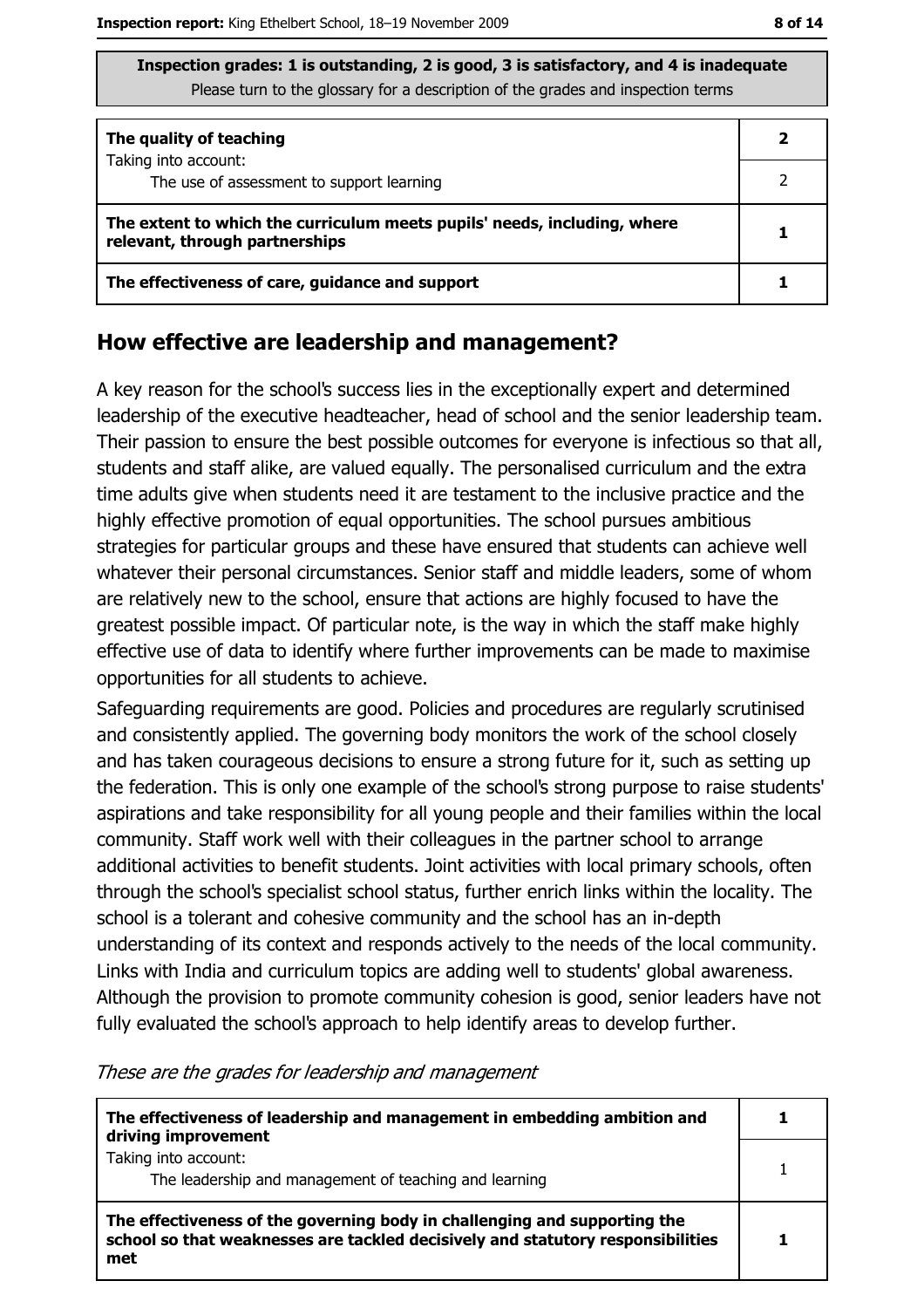| Inspection grades: 1 is outstanding, 2 is good, 3 is satisfactory, and 4 is inadequate<br>Please turn to the glossary for a description of the grades and inspection terms |  |  |  |
|----------------------------------------------------------------------------------------------------------------------------------------------------------------------------|--|--|--|
| The effectiveness of the school's engagement with parents and carers                                                                                                       |  |  |  |
| The effectiveness of partnerships in promoting learning and well-being                                                                                                     |  |  |  |
| The effectiveness with which the school promotes equality of opportunity and<br>tackles discrimination                                                                     |  |  |  |
| The effectiveness of safeguarding procedures                                                                                                                               |  |  |  |
| The effectiveness with which the school promotes community cohesion                                                                                                        |  |  |  |
| The effectiveness with which the school deploys resources to achieve<br>value for money                                                                                    |  |  |  |

#### **Views of parents and carers**

Most parents and carers are positive about the school and supportive of it, making comments such as, 'I always found the school to be supportive, honest and fair' and 'I know that if I have any concerns that they will be dealt with sensitively and professionally'. Parents and carers are particularly pleased with the way in which students are kept safe and how it is led and managed. A few parents or carers raised concerns in their comments but these related to individual issues. Greatest concerns were indicated about students' unacceptable behaviour, but inspectors found that behaviour is outstanding, and no incidents of disruptive behaviour or rudeness were seen during the inspection. A few parents or carers indicated that their child was not making enough progress. Inspectors found that students' progress overall was outstanding and that, while individual students do not make consistent progress over time, there is no difference in the progress made by groups of students.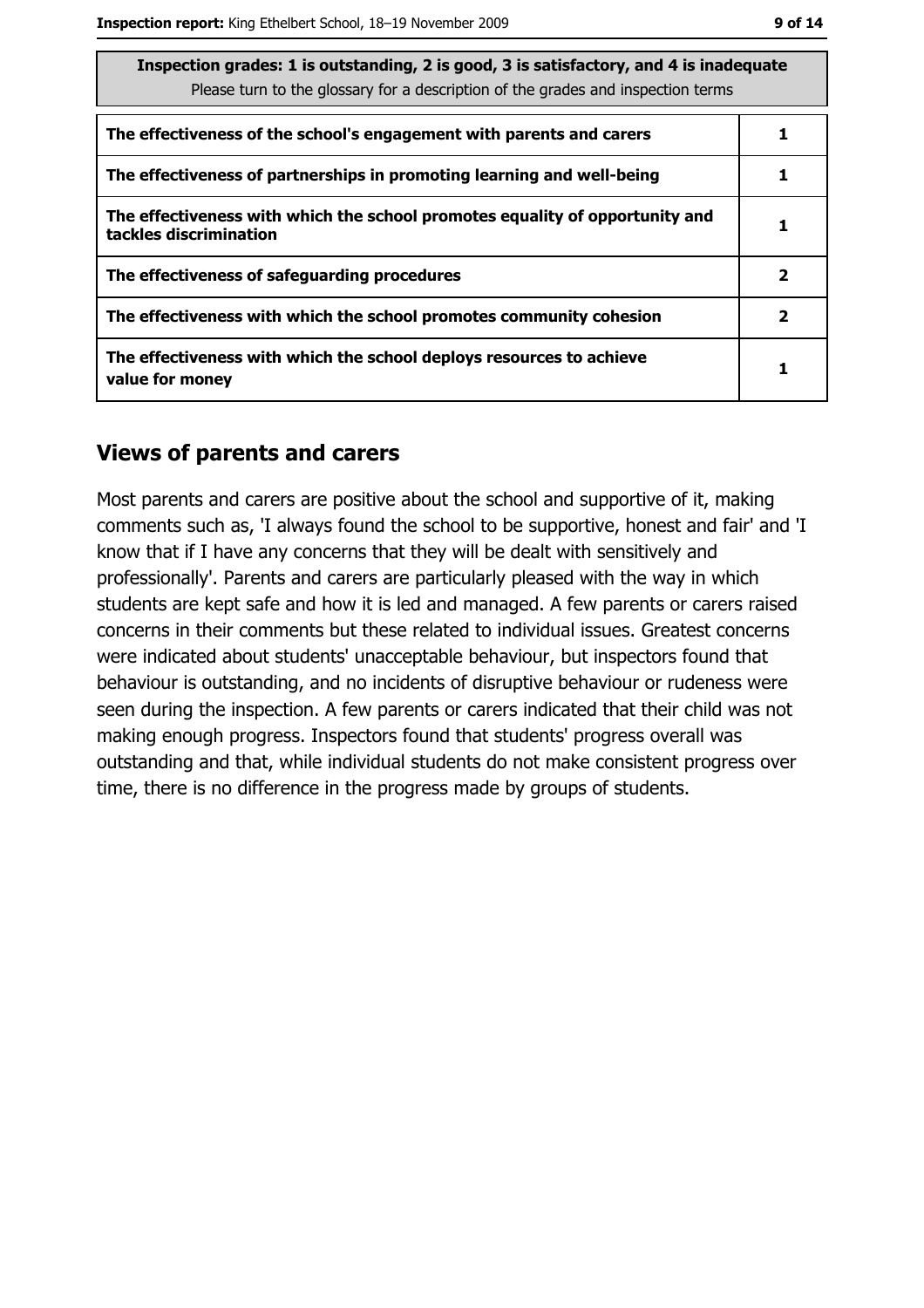#### Responses from parents and carers to Ofsted's questionnaire

Ofsted invited all the registered parents and carers of pupils registered at King Ethelbert School to complete a questionnaire about their views of the school.

In the questionnaire, parents and carers were asked to record how strongly they agreed with 13 statements about the school.

The inspection team received 179 completed questionnaires by the end of the

on-site inspection. In total, there are 729 pupils registered at the school.

| <b>Statements</b>                                                                                                                                                                                                                                       | <b>Strongly</b><br><b>Agree</b> |               | <b>Agree</b> |               |              |                | <b>Disagree</b> |               | <b>Strongly</b><br>disagree |  |
|---------------------------------------------------------------------------------------------------------------------------------------------------------------------------------------------------------------------------------------------------------|---------------------------------|---------------|--------------|---------------|--------------|----------------|-----------------|---------------|-----------------------------|--|
|                                                                                                                                                                                                                                                         | <b>Total</b>                    | $\frac{0}{0}$ | <b>Total</b> | $\frac{0}{0}$ | <b>Total</b> | $\frac{0}{0}$  | <b>Total</b>    | $\frac{0}{0}$ |                             |  |
| My child enjoys school                                                                                                                                                                                                                                  | 70                              | 39            | 101          | 56            | 6            | 3              | $\overline{2}$  | $\mathbf{1}$  |                             |  |
| The school keeps my child<br>safe                                                                                                                                                                                                                       | 66                              | 37            | 11           | 62            | 1            | 1              | 0               | 0             |                             |  |
| The school informs me<br>about my child's progress                                                                                                                                                                                                      | 73                              | 41            | 91           | 51            | 13           | 7              | 2               | $\mathbf{1}$  |                             |  |
| My child is making enough<br>progress at this school                                                                                                                                                                                                    | 72                              | 40            | 88           | 49            | 17           | 9              | $\mathbf{1}$    | $\mathbf{1}$  |                             |  |
| The teaching is good at this<br>school                                                                                                                                                                                                                  | 70                              | 39            | 97           | 54            | 11           | 6              | 0               | $\mathbf 0$   |                             |  |
| The school helps me to<br>support my child's learning                                                                                                                                                                                                   | 58                              | 32            | 103          | 63            | 13           | $\overline{7}$ | 0               | $\mathbf 0$   |                             |  |
| The school helps my child to<br>have a healthy lifestyle                                                                                                                                                                                                | 50                              | 28            | 113          | 63            | 13           | 7              | 0               | $\mathbf 0$   |                             |  |
| The school makes sure that<br>my child is well prepared for<br>the future (for example<br>changing year group,<br>changing school, and for<br>children who are finishing<br>school, entering further or<br>higher education, or<br>entering employment) | 54                              | 30            | 101          | 56            | 10           | 6              | $\mathbf{1}$    | $\mathbf{1}$  |                             |  |
| The school meets my child's<br>particular needs                                                                                                                                                                                                         | 54                              | 30            | 109          | 61            | 13           | 7              | 0               | $\mathbf 0$   |                             |  |
| The school deals effectively<br>with unacceptable behaviour                                                                                                                                                                                             | 59                              | 33            | 96           | 54            | 15           | 8              | 7               | 4             |                             |  |
| The school takes account of<br>my suggestions and<br>concerns                                                                                                                                                                                           | 46                              | 26            | 111          | 62            | 13           | 7              | 0               | $\mathbf 0$   |                             |  |
| The school is led and<br>managed effectively                                                                                                                                                                                                            | 60                              | 34            | 108          | 57            | 8            | 5              | $\mathbf 0$     | $\mathbf 0$   |                             |  |
| Overall, I am happy with my<br>child's experience at this<br>school                                                                                                                                                                                     | 76                              | 43            | 88           | 49            | 11           | 6              | $\mathbf{1}$    | $\mathbf{1}$  |                             |  |

The table above summarises the responses that parents and carers made to each statement. The percentages indicate the proportion of parents and carers giving that response out of the total number of completed questionnaires. Where one or more parents and carers chose not to answer a particular question, the percentages will not add up to 100%.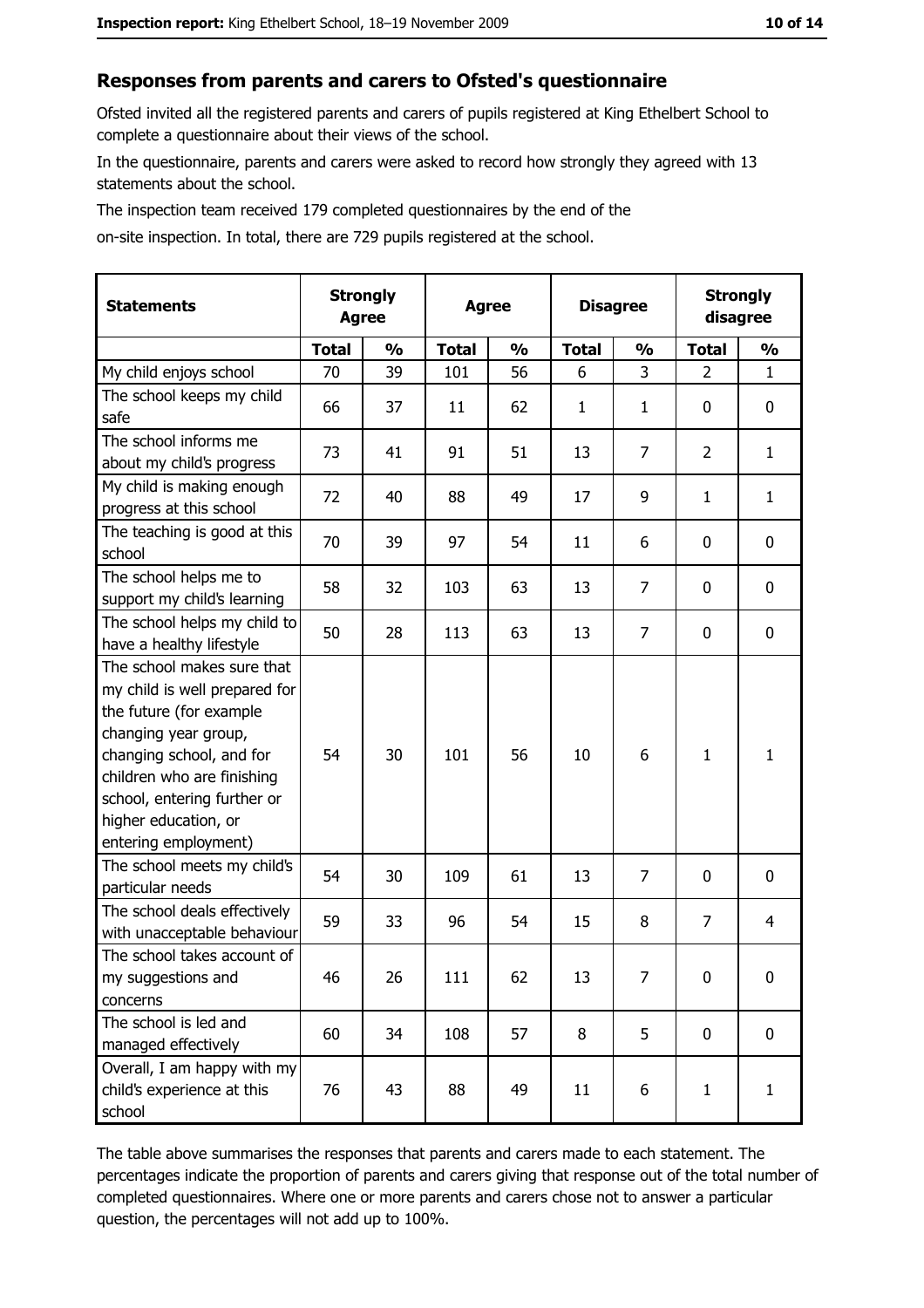# Glossary

| Grade   | <b>Judgement</b> | <b>Description</b>                                                                                                                                                                                                               |  |
|---------|------------------|----------------------------------------------------------------------------------------------------------------------------------------------------------------------------------------------------------------------------------|--|
| Grade 1 | Outstanding      | These features are highly effective. An oustanding<br>school provides exceptionally well for its pupils' needs.                                                                                                                  |  |
| Grade 2 | Good             | These are very positive features of a school. A school<br>that is good is serving its pupils well.                                                                                                                               |  |
| Grade 3 | Satisfactory     | These features are of reasonable quality. A satisfactory<br>school is providing adequately for its pupils.                                                                                                                       |  |
| Grade 4 | Inadequate       | These features are not of an acceptable standard. An<br>inadequate school needs to make significant<br>improvement in order to meet the needs of its pupils.<br>Ofsted inspectors will make further visits until it<br>improves. |  |

## What inspection judgements mean

### Overall effectiveness of schools inspected between September 2007 and July 2008

|                       | Overall effectiveness judgement (percentage of<br>schools) |      |                     |                   |  |  |
|-----------------------|------------------------------------------------------------|------|---------------------|-------------------|--|--|
| <b>Type of school</b> | <b>Outstanding</b>                                         | Good | <b>Satisfactory</b> | <b>Inadequate</b> |  |  |
| Nursery schools       | 39                                                         | 58   | 3                   | 0                 |  |  |
| Primary schools       | 13                                                         | 50   | 33                  | 4                 |  |  |
| Secondary schools     | 17                                                         | 40   | 34                  | 9                 |  |  |
| Sixth forms           | 18                                                         | 43   | 37                  | $\overline{2}$    |  |  |
| Special schools       | 26                                                         | 54   | 18                  | $\overline{2}$    |  |  |
| Pupil referral units  | 7                                                          | 55   | 30                  | 7                 |  |  |
| All schools           | 15                                                         | 49   | 32                  | 5                 |  |  |

New school inspection arrangements were introduced on 1 September 2009. This means that inspectors now make some additional judgements that were not made previously.

The data in the table above were reported in The Annual Report of Her Majesty's Chief Inspector of Education, Children's Services and Skills 2007/08.

Percentages are rounded and do not always add exactly to 100. Secondary school figures include those that have sixth forms, and sixth form figures include only the data specifically for sixth form inspection judgements.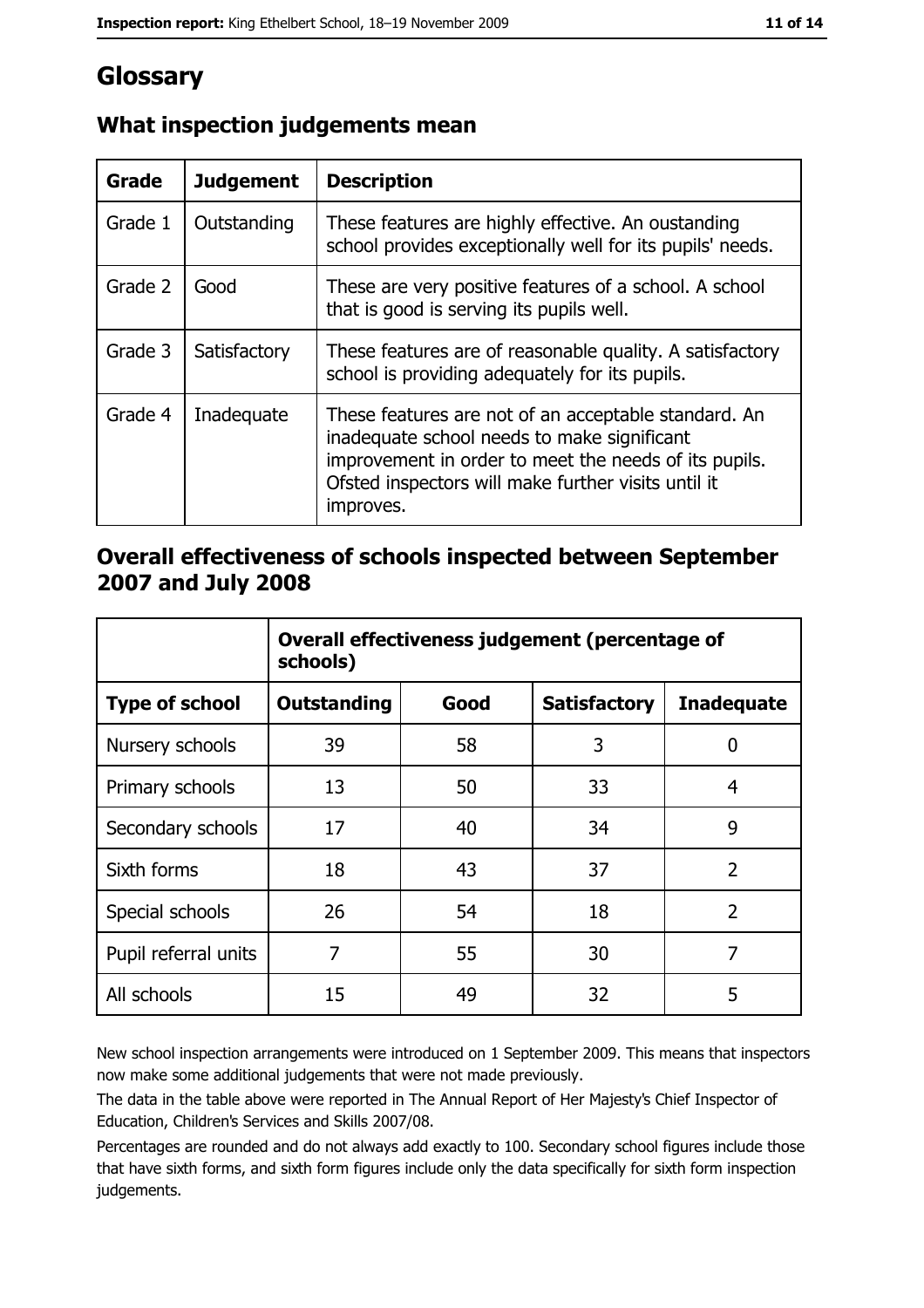# **Common terminology used by inspectors**

| Achievement:                  | the progress and success of a pupil in<br>their learning, development or training.                                                                                                                                                                                                                           |  |  |
|-------------------------------|--------------------------------------------------------------------------------------------------------------------------------------------------------------------------------------------------------------------------------------------------------------------------------------------------------------|--|--|
| Attainment:                   | the standard of the pupils' work shown by<br>test and examination results and in<br>lessons.                                                                                                                                                                                                                 |  |  |
| Capacity to improve:          | the proven ability of the school to<br>continue improving. Inspectors base this<br>judgement on what the school has<br>accomplished so far and on the quality of<br>its systems to maintain improvement.                                                                                                     |  |  |
| Leadership and management:    | the contribution of all the staff with<br>responsibilities, not just the headteacher,<br>to identifying priorities, directing and<br>motivating staff and running the school.                                                                                                                                |  |  |
| Learning:                     | how well pupils acquire knowledge,<br>develop their understanding, learn and<br>practise skills and are developing their<br>competence as learners.                                                                                                                                                          |  |  |
| <b>Overall effectiveness:</b> | inspectors form a judgement on a school's<br>overall effectiveness based on the findings<br>from their inspection of the school. The<br>following judgements, in particular,<br>influence what the overall effectiveness<br>judgement will be.                                                               |  |  |
|                               | The school's capacity for sustained<br>improvement.<br>Outcomes for individuals and groups<br>of pupils.<br>The quality of teaching.<br>The extent to which the curriculum<br>meets pupil's needs, including where<br>relevant, through partnerships.<br>The effectiveness of care, guidance<br>and support. |  |  |
| Progress:                     | the rate at which pupils are learning in<br>lessons and over longer periods of time. It<br>is often measured by comparing the<br>pupils' attainment at the end of a key<br>stage with their attainment when they<br>started.                                                                                 |  |  |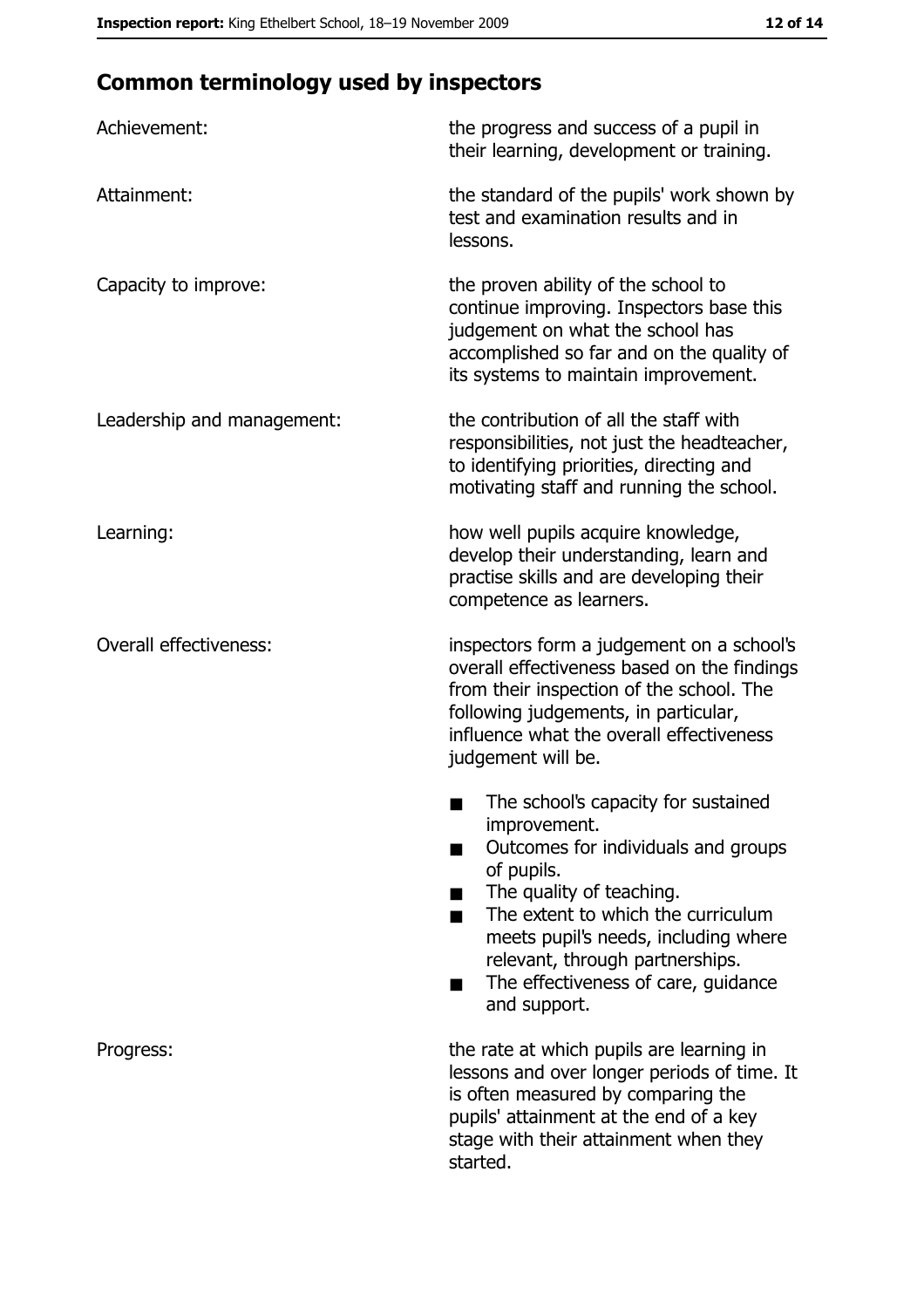This letter is provided for the school, parents and carers to share with their children. It describes Ofsted's main findings from the inspection of their school.



20 November 2009

**Dear Students** 

Inspection of King Ethelbert School, Birchington, CT7 9BL

We greatly appreciated your politeness and welcome when we visited your school. On behalf of the inspectors, I would like to thank you for showing us your work and helping with the inspection. I welcome this opportunity to let you know about our judgements and hope you will take time to read the whole report.

King Ethelbert really lives its motto 'designing the future'. It continues to be outstanding so you are right to be so proud of it. Here are the just some of the reasons:

- the outstanding progress you make during your time in school, giving you a good  $\blacksquare$ basis for study or work beyond school
- the great improvements recently in Year 11 examination results  $\blacksquare$
- your enjoyment of school activities and the way you get involved, largely because  $\blacksquare$ you know that others listen to your views and value what you say
- the impressive way in which you try to lead healthy lifestyles  $\blacksquare$
- the good quality teaching and the outstanding curriculum meeting your needs  $\blacksquare$
- the strong ethos of mutual support and good relationships between students and  $\blacksquare$ adults, making the school a very tolerant and cohesive society
- the way in which the specialist subjects are enriching your experiences  $\blacksquare$
- the highly effective leadership of the executive headteacher and head of school,  $\blacksquare$ who are well supported by governors, the staff, and you and your families.

We know that you will do your best to support the school's drive for even more improvement and we have asked staff to make sure that:

- you have more lessons where you are actively involved in your own learning  $\blacksquare$
- they plan more ways for you to improve your literacy skills  $\blacksquare$
- you follow up on the advice given when your work is marked  $\blacksquare$
- those of you who do not attend regularly are given more help to do so. Yours sincerely

**Helen Hutchings** 

Lead inspector